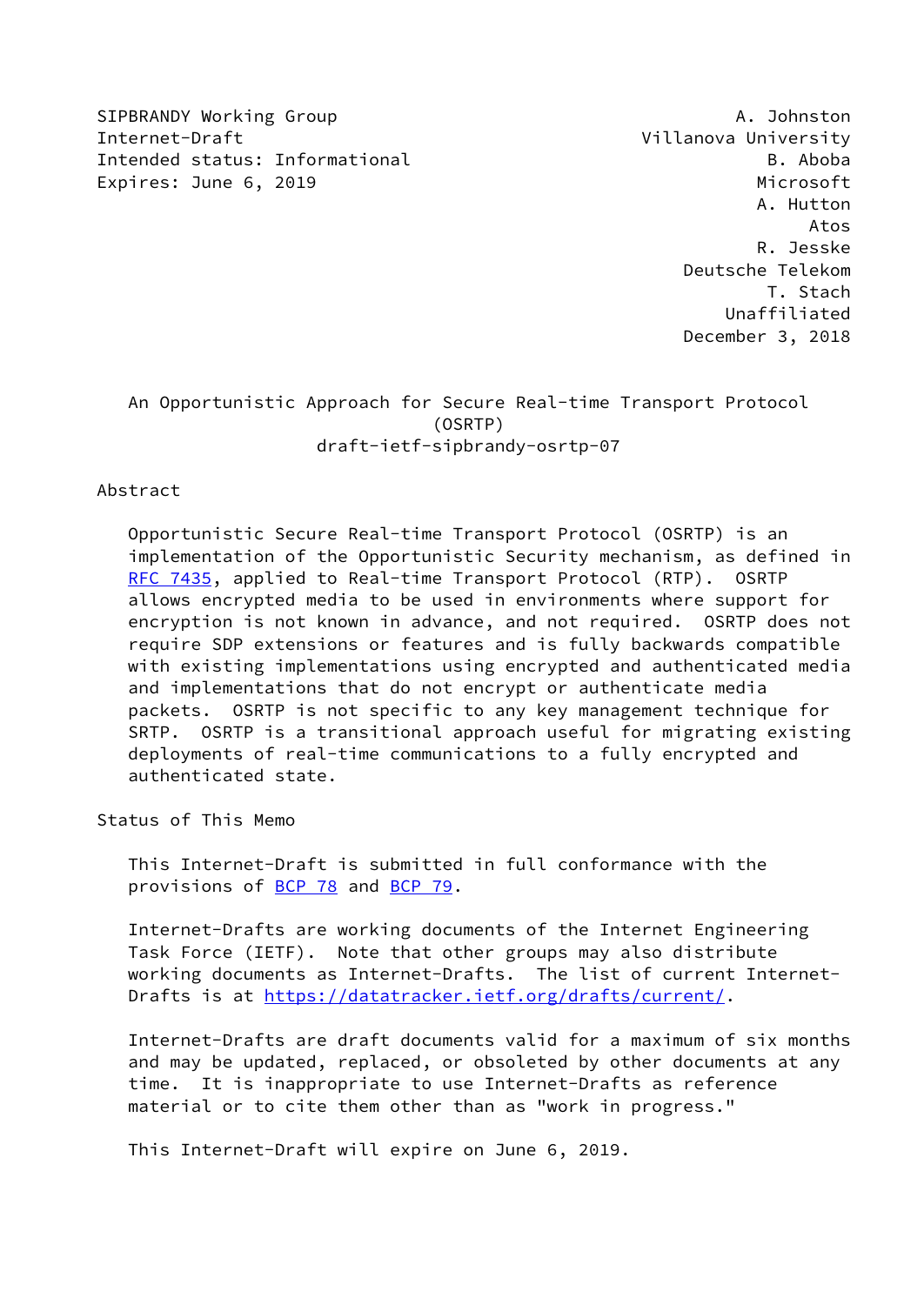<span id="page-1-1"></span>Internet-Draft OSRTP December 2018

Copyright Notice

 Copyright (c) 2018 IETF Trust and the persons identified as the document authors. All rights reserved.

This document is subject to **[BCP 78](https://datatracker.ietf.org/doc/pdf/bcp78)** and the IETF Trust's Legal Provisions Relating to IETF Documents [\(https://trustee.ietf.org/license-info](https://trustee.ietf.org/license-info)) in effect on the date of publication of this document. Please review these documents carefully, as they describe your rights and restrictions with respect to this document. Code Components extracted from this document must include Simplified BSD License text as described in Section 4.e of the Trust Legal Provisions and are provided without warranty as described in the Simplified BSD License.

# Table of Contents

|                                                                                                                                                                                                                                                                                                                                                                                                                                                                                                               | $\overline{2}$ |
|---------------------------------------------------------------------------------------------------------------------------------------------------------------------------------------------------------------------------------------------------------------------------------------------------------------------------------------------------------------------------------------------------------------------------------------------------------------------------------------------------------------|----------------|
| 1.1. Applicability Statement                                                                                                                                                                                                                                                                                                                                                                                                                                                                                  | $\overline{3}$ |
|                                                                                                                                                                                                                                                                                                                                                                                                                                                                                                               | $\overline{3}$ |
| 3. SDP Offer/Answer Considerations                                                                                                                                                                                                                                                                                                                                                                                                                                                                            | $\overline{3}$ |
| Generating the Initial OSRTP Offer<br>3.1.                                                                                                                                                                                                                                                                                                                                                                                                                                                                    | $\overline{4}$ |
|                                                                                                                                                                                                                                                                                                                                                                                                                                                                                                               | $\overline{4}$ |
| 3.3. Offerer Processing the Answer                                                                                                                                                                                                                                                                                                                                                                                                                                                                            | $\overline{4}$ |
|                                                                                                                                                                                                                                                                                                                                                                                                                                                                                                               | $\overline{4}$ |
|                                                                                                                                                                                                                                                                                                                                                                                                                                                                                                               | $\overline{5}$ |
| 5.                                                                                                                                                                                                                                                                                                                                                                                                                                                                                                            | $\overline{5}$ |
| 6.                                                                                                                                                                                                                                                                                                                                                                                                                                                                                                            | $\overline{5}$ |
| 7.                                                                                                                                                                                                                                                                                                                                                                                                                                                                                                            | 6              |
| 8.                                                                                                                                                                                                                                                                                                                                                                                                                                                                                                            | 6              |
| Normative References<br>8.1.                                                                                                                                                                                                                                                                                                                                                                                                                                                                                  | 6              |
| 8.2. Informative References                                                                                                                                                                                                                                                                                                                                                                                                                                                                                   | $\overline{1}$ |
| Authors' Addresses<br>$\mathbf{r}^{\mathsf{T}} \cdot \mathbf{r}^{\mathsf{T}} \cdot \mathbf{r}^{\mathsf{T}} \cdot \mathbf{r}^{\mathsf{T}} \cdot \mathbf{r}^{\mathsf{T}} \cdot \mathbf{r}^{\mathsf{T}} \cdot \mathbf{r}^{\mathsf{T}} \cdot \mathbf{r}^{\mathsf{T}} \cdot \mathbf{r}^{\mathsf{T}} \cdot \mathbf{r}^{\mathsf{T}} \cdot \mathbf{r}^{\mathsf{T}} \cdot \mathbf{r}^{\mathsf{T}} \cdot \mathbf{r}^{\mathsf{T}} \cdot \mathbf{r}^{\mathsf{T}} \cdot \mathbf{r}^{\mathsf{T}} \cdot \mathbf{r}^{\mathsf$ | 8              |

## <span id="page-1-0"></span>[1](#page-1-0). Introduction

Opportunistic Security [\[RFC7435](https://datatracker.ietf.org/doc/pdf/rfc7435)] (OS) is an approach to security that defines a third mode for security between "cleartext" and "comprehensive protection" that allows encryption and authentication to be used if supported but will not result in failures if it is not supported. In terms of secure media, cleartext is RTP [\[RFC3550](https://datatracker.ietf.org/doc/pdf/rfc3550)] media which is negotiated with the RTP/AVP (Audio Video Profile) [\[RFC3551](https://datatracker.ietf.org/doc/pdf/rfc3551)] or the RTP/AVPF profile [[RFC4585](https://datatracker.ietf.org/doc/pdf/rfc4585)]. Comprehensive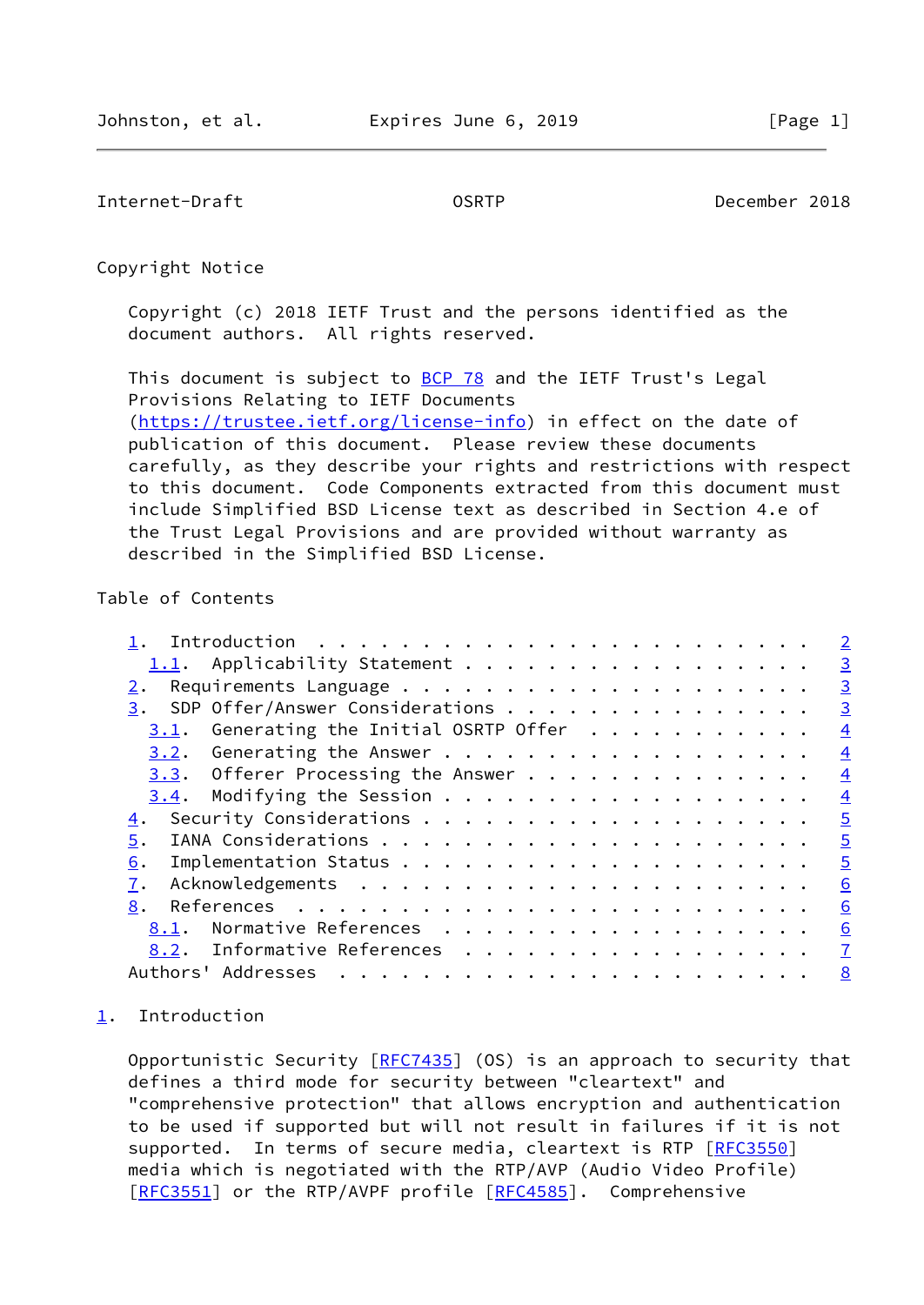protection is Secure RTP [\[RFC3711](https://datatracker.ietf.org/doc/pdf/rfc3711)], negotiated with a secure profile, such as SAVP or SAVPF [[RFC5124](https://datatracker.ietf.org/doc/pdf/rfc5124)]. OSRTP allows SRTP to be negotiated with the RTP/AVP profile, with fallback to RTP if SRTP is not supported.

Johnston, et al. **Expires June 6, 2019** [Page 2]

<span id="page-2-1"></span>Internet-Draft OSRTP December 2018

 There have been some extensions to SDP to allow profiles to be negotiated such as SDP Capabilities Negotiation (capneg) [\[RFC5939](https://datatracker.ietf.org/doc/pdf/rfc5939)] . However, these approaches are complex and have very limited deployment in communication systems. Other key management protocols for SRTP have been developed which by design use OS, such as ZRTP [\[RFC6189](https://datatracker.ietf.org/doc/pdf/rfc6189)]. This approach for OSRTP is based on [\[I-D.kaplan-mmusic-best-effort-srtp\]](#page-7-2) where it was called "best effort SRTP". [\[I-D.kaplan-mmusic-best-effort-srtp\]](#page-7-2) has a full discussion of the motivation and requirements for opportunistic secure media.

 OSRTP uses the presence of SRTP keying-related attributes in an SDP offer to indicate support for opportunistic secure media. The presence of SRTP keying-related attributes in the SDP answer indicates that the other party also supports OSRTP and encrypted and authenticated media will be used. OSRTP requires no additional extensions to SDP or new attributes and is defined independently of the key agreement mechanism used. OSRTP is only usable when media is negotiated using the Offer/Answer protocol [[RFC3264\]](https://datatracker.ietf.org/doc/pdf/rfc3264).

<span id="page-2-0"></span>[1.1](#page-2-0). Applicability Statement

 OSRTP is a transitional approach that provides a migration path from unencrypted communication (RTP) to fully encrypted communication (SRTP). It is only to be used in existing deployments which are attempting to transition to fully secure communications. New applications and new deployments will not use OSRTP.

<span id="page-2-2"></span>[2](#page-2-2). Requirements Language

 The key words "MUST", "MUST NOT", "REQUIRED", "SHALL", "SHALL NOT", "SHOULD", "SHOULD NOT", "RECOMMENDED", "NOT RECOMMENDED", "MAY", and "OPTIONAL" in this document are to be interpreted as described in [RFC](https://datatracker.ietf.org/doc/pdf/rfc2119) [2119](https://datatracker.ietf.org/doc/pdf/rfc2119) [\[RFC2119](https://datatracker.ietf.org/doc/pdf/rfc2119)].

<span id="page-2-3"></span>[3](#page-2-3). SDP Offer/Answer Considerations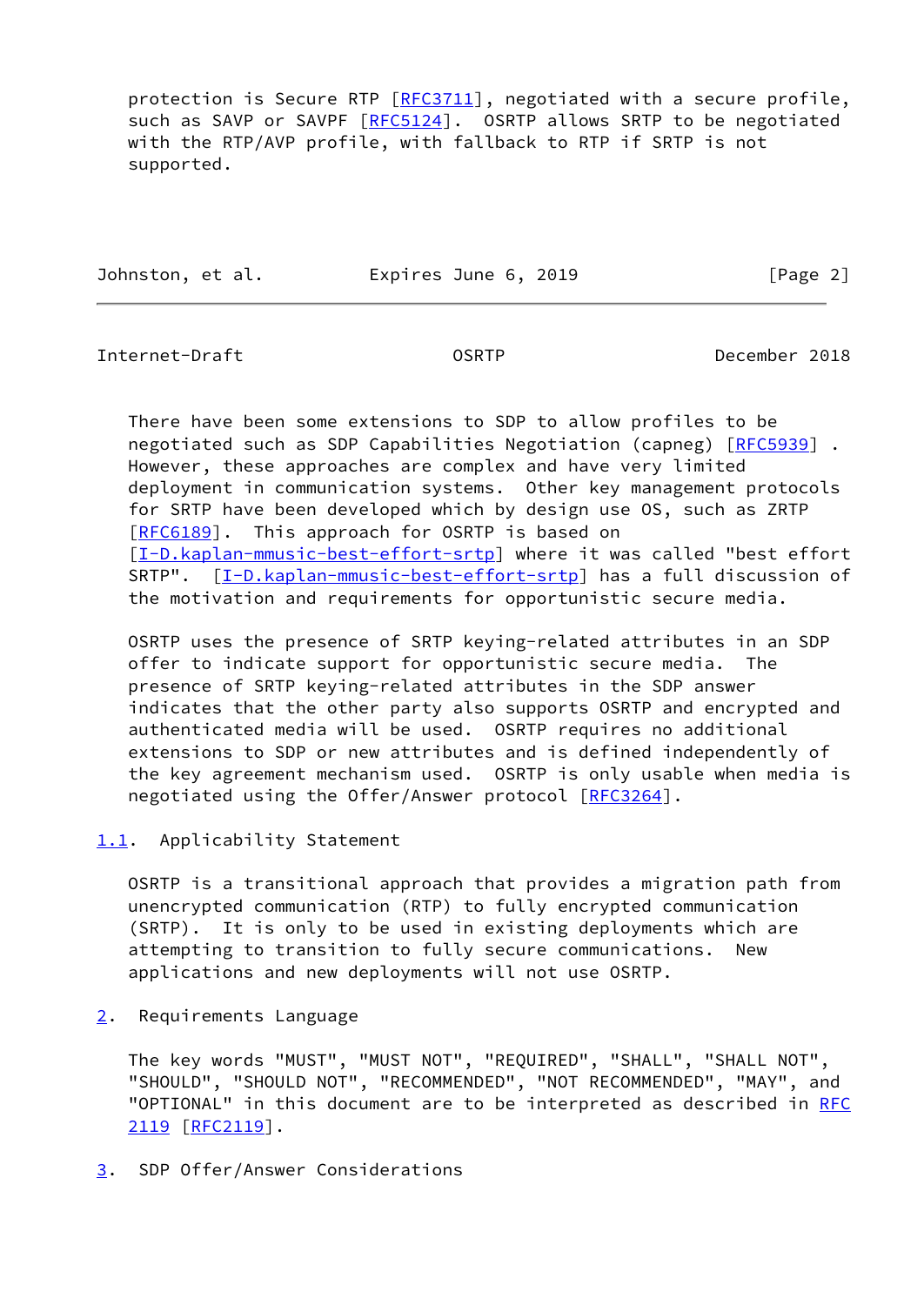This section defines the SDP offer/answer considerations for opportunistic security.

 The procedures are for a specific m- section describing RTP-based media. If an SDP offer or answer contains multiple such m- sections, the procedures are applied to each m- section individually.

 "Initial OSRTP offer" refers to the offer in which oportunistic security is offered for an m- section for the first time within an SDP session.

| Johnston, et al. | Expires June 6, 2019 | [Page 3] |
|------------------|----------------------|----------|
|------------------|----------------------|----------|

<span id="page-3-1"></span>Internet-Draft OSRTP December 2018

 It is important to note that OSRTP makes no changes, and has no effect on media sessions in which the offer contains a secure profile of RTP, such as SAVP or SAVPF. As discussed in [\[RFC7435](https://datatracker.ietf.org/doc/pdf/rfc7435)], this is the "comprehensive protection" for media mode.

#### <span id="page-3-0"></span>[3.1](#page-3-0). Generating the Initial OSRTP Offer

 To indicate support for OSRTP in an SDP offer, the offerer uses the RTP/AVP profile [\[RFC3551](https://datatracker.ietf.org/doc/pdf/rfc3551)] or the RTP/AVPF profile [[RFC4585](https://datatracker.ietf.org/doc/pdf/rfc4585)] but includes SRTP keying attributes. OSRTP is not specific to any key management technique for SRTP. For example:

If the offerer supports DTLS-SRTP key agreement  $[RECS763]$ , then an a=fingerprint attribute will be present, or

 If the offerer supports SDP Security Descriptions key agreement [[RFC4568\]](https://datatracker.ietf.org/doc/pdf/rfc4568), then an a=crypto attribute will be present, or

If the offerer supports ZRTP key agreement [[RFC6189](https://datatracker.ietf.org/doc/pdf/rfc6189)], then an a=zrtp-hash attribute will be present.

#### <span id="page-3-2"></span>[3.2](#page-3-2). Generating the Answer

 To accept OSRTP, an answerer receiving an offer indicating support for OSRTP generates an SDP answer containing SRTP keying attributes which match one of the keying methods in the offer. The answer MUST NOT contain attributes from more than one keying method, even if the offer contained multiple keying method attributes. The selected SRTP key management approach is followed and SRTP media is used for this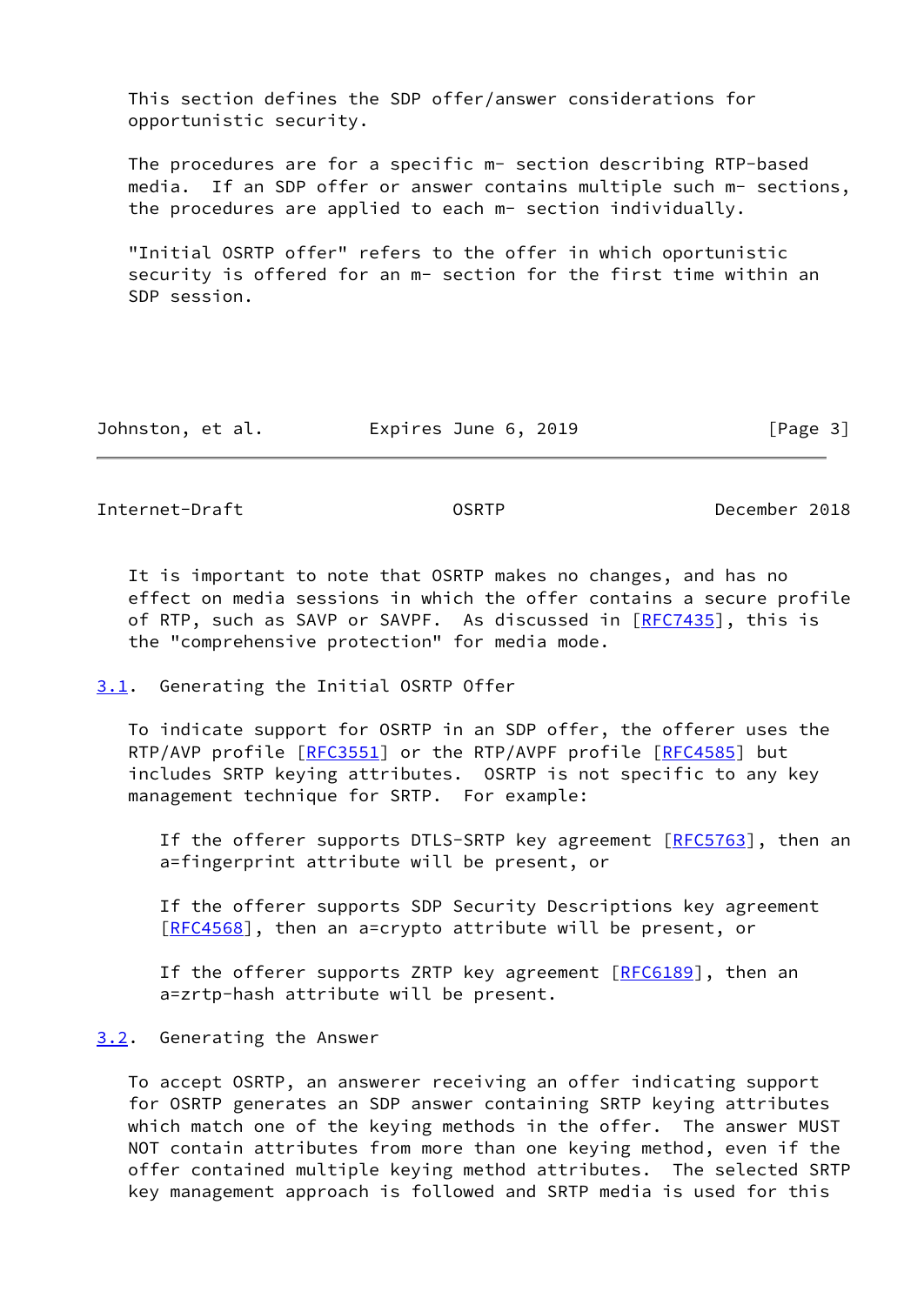session. If the SRTP key management fails for any reason, the media session MUST fail. To decline OSRTP, the answerer generates an SDP answer omitting SRTP keying attributes, and the media session proceeds with RTP with no encryption or authentication used.

<span id="page-4-0"></span>[3.3](#page-4-0). Offerer Processing the Answer

 If the offerer of OSRTP receives an SDP answer which does not contain SRTP keying attributes, then the media session proceeds with RTP. the SDP answer contains SRTP keying attributes then the associated SRTP key management approach is followed and SRTP media is used for this session. If the SRTP key management fails, the media session MUST fail.

<span id="page-4-1"></span>[3.4](#page-4-1). Modifying the Session

 When an offerer generates a subsequent offer it should do so following the principles of [\[RFC6337](https://datatracker.ietf.org/doc/pdf/rfc6337)] meaning that the decision to create an OSRTP type offer or something else should not be influenced

| Johnston, et al. | Expires June 6, 2019 | [Page 4] |
|------------------|----------------------|----------|
|                  |                      |          |

<span id="page-4-3"></span>Internet-Draft OSRTP December 2018

 by what was previously negotiated. For example if a previous OSRTP offer did not result in SRTP being established the offerer may try again and generate a new OSRTP offer as specified in section [3.1].

<span id="page-4-2"></span>[4](#page-4-2). Security Considerations

The security considerations of [\[RFC7435](https://datatracker.ietf.org/doc/pdf/rfc7435)] apply to OSRTP, as well as the security considerations of the particular SRTP key agreement approach used. However, the authentication requirements of a particular SRTP key agreement approach are relaxed when that key agreement is used with OSRTP. For example:

For DTLS-SRTP key agreement [\[RFC5763](https://datatracker.ietf.org/doc/pdf/rfc5763)], an authenticated signaling channel does not need to be used with OSRTP if it is not available.

 For SDP Security Descriptions key agreement [\[RFC4568](https://datatracker.ietf.org/doc/pdf/rfc4568)], an authenticated signaling channel does not need to be used with OSRTP if it is not available, although an encrypted signaling channel must still be used.

For ZRTP key agreement [[RFC6189](https://datatracker.ietf.org/doc/pdf/rfc6189)], the security considerations are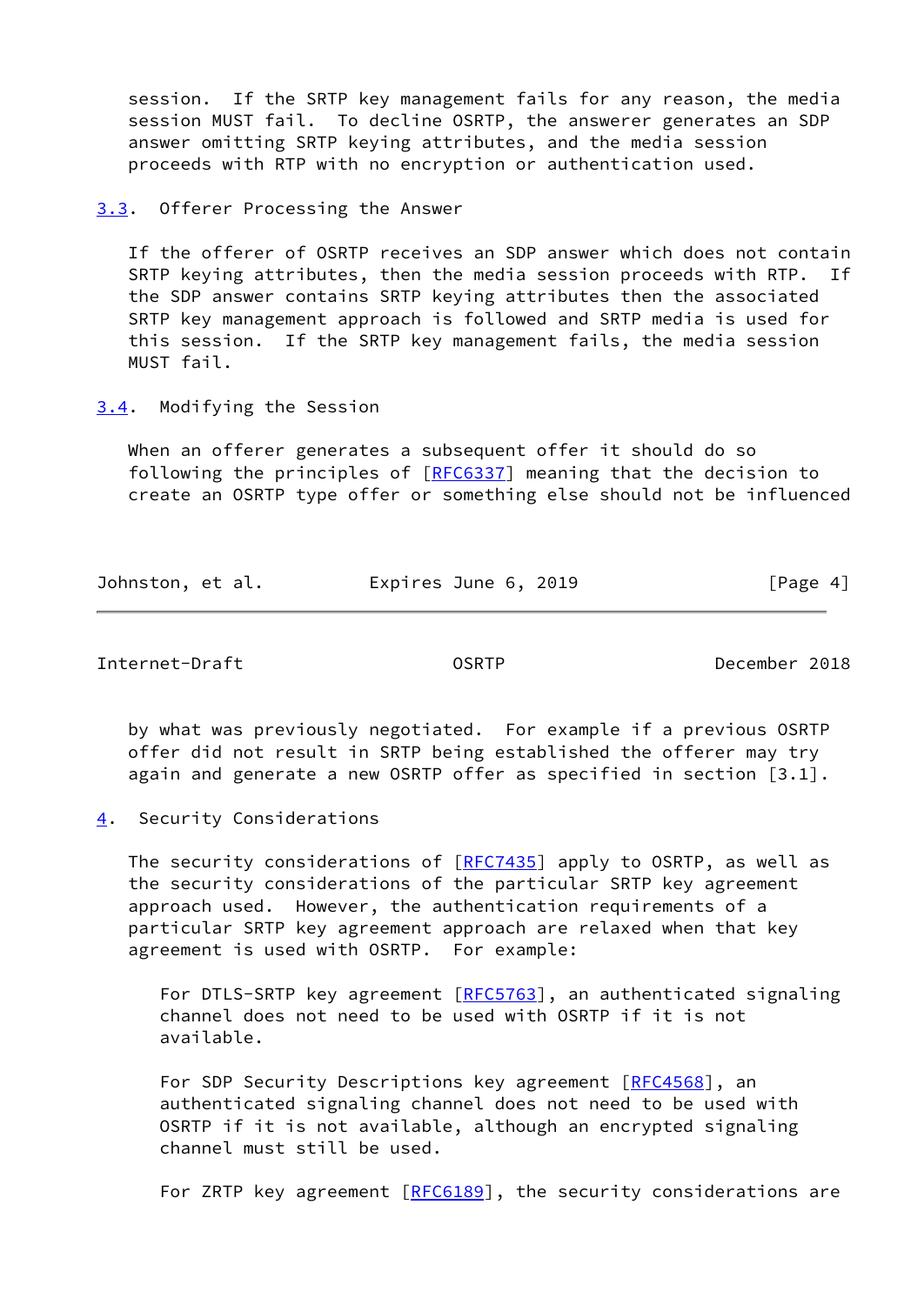unchanged, since ZRTP does not rely on the security of the signaling channel.

As discussed in [\[RFC7435](https://datatracker.ietf.org/doc/pdf/rfc7435)], OSRTP is used in cases where support for encryption by the other party is not known in advance, and not required. For cases where it is known that the other party supports SRTP or SRTP needs to be used, OSRTP MUST NOT be used. Instead, a secure profile of RTP is used in the offer.

<span id="page-5-0"></span>[5](#page-5-0). IANA Considerations

This document has no actions for IANA.

<span id="page-5-1"></span>[6](#page-5-1). Implementation Status

 Note to RFC Editor: Please remove this entire section prior to publication, including the reference to [\[RFC6982](https://datatracker.ietf.org/doc/pdf/rfc6982)].

 This section records the status of known implementations of the protocol defined by this specification at the time of posting of this Internet-Draft, and is based on a proposal described in [\[RFC6982](https://datatracker.ietf.org/doc/pdf/rfc6982)]. The description of implementations in this section is intended to assist the IETF in its decision processes in progressing drafts to RFCs. Please note that the listing of any individual implementation here does not imply endorsement by the IETF. Furthermore, no effort has been spent to verify the information presented here that was

| Johnston, et al.<br>Expires June 6, 2019 | [Page 5] |
|------------------------------------------|----------|
|------------------------------------------|----------|

<span id="page-5-2"></span>Internet-Draft OSRTP December 2018

 supplied by IETF contributors. This is not intended as, and must not be construed to be, a catalog of available implementations or their features. Readers are advised to note that other implementations may exist.

 According to [\[RFC6982](https://datatracker.ietf.org/doc/pdf/rfc6982)], "this will allow reviewers and working groups to assign due consideration to documents that have the benefit of running code, which may serve as evidence of valuable experimentation and feedback that have made the implemented protocols more mature. It is up to the individual working groups to use this information as they see fit".

There are implementations of [\[I-D.kaplan-mmusic-best-effort-srtp\]](#page-7-2) in deployed products by Microsoft and Unify. The IMTC "Best Practices for SIP Security" document [[IMTC-SIP\]](#page-7-3) recommends this approach. The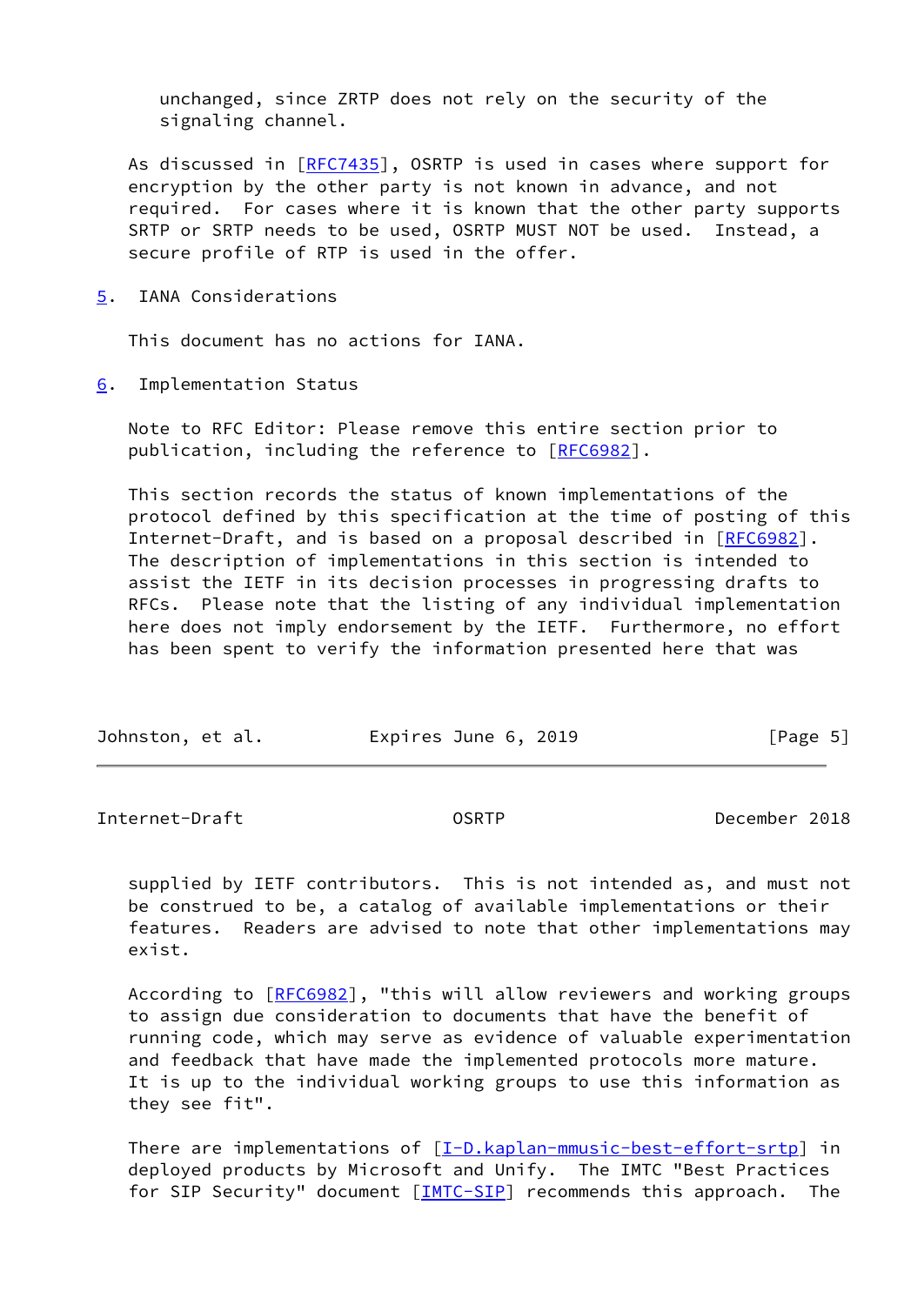SIP Forum planned to include support in the SIPconnect 2.0 SIP trunking recommendation [\[SIPCONNECT\]](#page-8-0). There are many deployments of ZRTP [\[RFC6189](https://datatracker.ietf.org/doc/pdf/rfc6189)].

<span id="page-6-0"></span>[7](#page-6-0). Acknowledgements

 This document is dedicated to our friend and colleague Francois Audet who is greatly missed in our community. His work on improving security in SIP and RTP provided the foundation for this work.

 Thanks to Eric Rescorla, Martin Thomson, Christer Holmberg, and Richard Barnes for their comments.

- <span id="page-6-1"></span>[8](#page-6-1). References
- <span id="page-6-2"></span>[8.1](#page-6-2). Normative References
	- [RFC2119] Bradner, S., "Key words for use in RFCs to Indicate Requirement Levels", [BCP 14](https://datatracker.ietf.org/doc/pdf/bcp14), [RFC 2119](https://datatracker.ietf.org/doc/pdf/rfc2119), DOI 10.17487/RFC2119, March 1997, <[https://www.rfc-editor.org/info/rfc2119>](https://www.rfc-editor.org/info/rfc2119).
	- [RFC3264] Rosenberg, J. and H. Schulzrinne, "An Offer/Answer Model with Session Description Protocol (SDP)", [RFC 3264](https://datatracker.ietf.org/doc/pdf/rfc3264), DOI 10.17487/RFC3264, June 2002, <[https://www.rfc-editor.org/info/rfc3264>](https://www.rfc-editor.org/info/rfc3264).
	- [RFC3550] Schulzrinne, H., Casner, S., Frederick, R., and V. Jacobson, "RTP: A Transport Protocol for Real-Time Applications", STD 64, [RFC 3550](https://datatracker.ietf.org/doc/pdf/rfc3550), DOI 10.17487/RFC3550, July 2003, <<https://www.rfc-editor.org/info/rfc3550>>.

| Johnston, et al. | Expires June 6, 2019 | [Page 6] |
|------------------|----------------------|----------|
|------------------|----------------------|----------|

<span id="page-6-3"></span>Internet-Draft OSRTP December 2018

- [RFC3551] Schulzrinne, H. and S. Casner, "RTP Profile for Audio and Video Conferences with Minimal Control", STD 65, [RFC 3551,](https://datatracker.ietf.org/doc/pdf/rfc3551) DOI 10.17487/RFC3551, July 2003, <[https://www.rfc-editor.org/info/rfc3551>](https://www.rfc-editor.org/info/rfc3551).
- [RFC3711] Baugher, M., McGrew, D., Naslund, M., Carrara, E., and K. Norrman, "The Secure Real-time Transport Protocol (SRTP)", [RFC 3711,](https://datatracker.ietf.org/doc/pdf/rfc3711) DOI 10.17487/RFC3711, March 2004,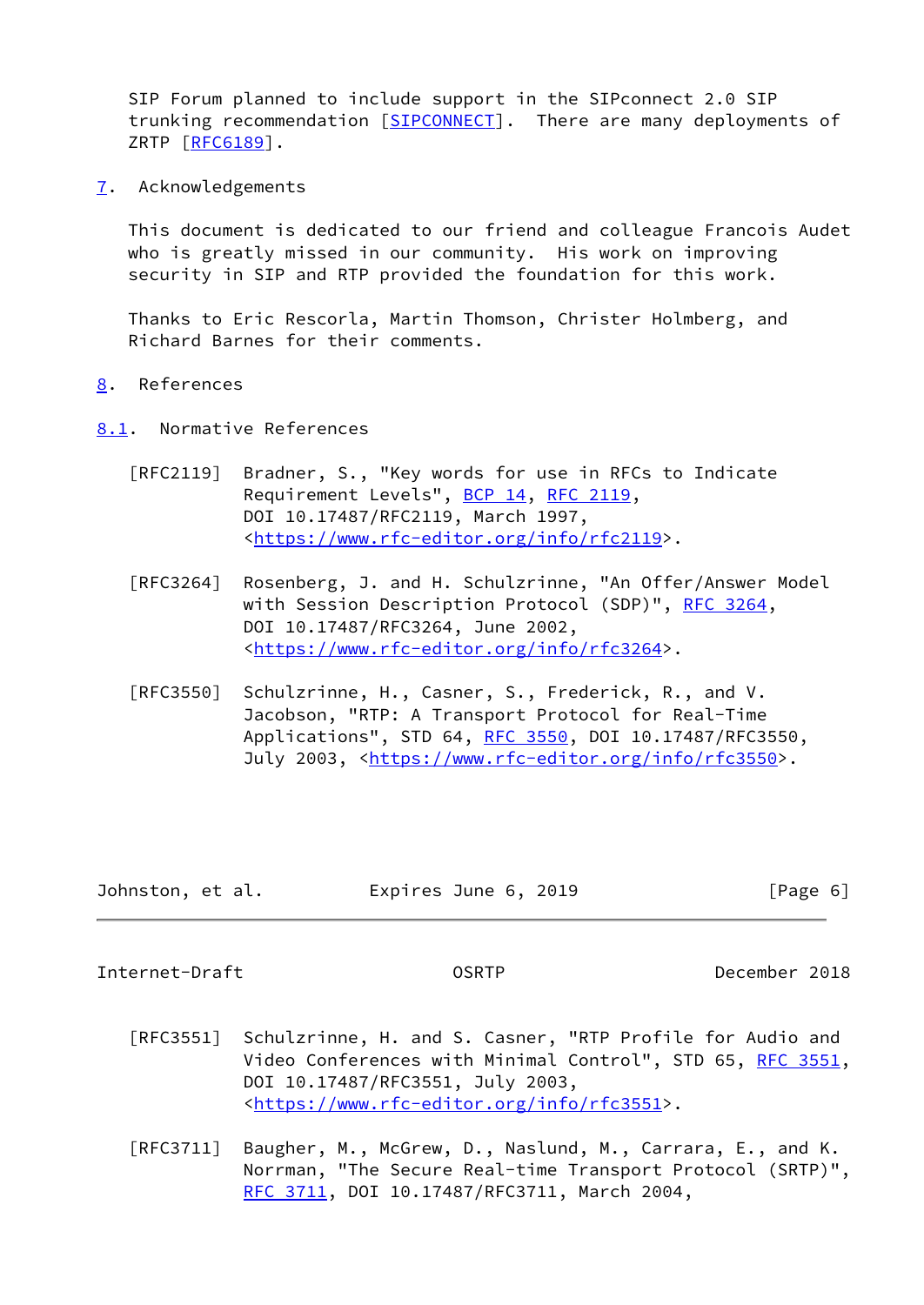<[https://www.rfc-editor.org/info/rfc3711>](https://www.rfc-editor.org/info/rfc3711).

- [RFC4568] Andreasen, F., Baugher, M., and D. Wing, "Session Description Protocol (SDP) Security Descriptions for Media Streams", [RFC 4568](https://datatracker.ietf.org/doc/pdf/rfc4568), DOI 10.17487/RFC4568, July 2006, <[https://www.rfc-editor.org/info/rfc4568>](https://www.rfc-editor.org/info/rfc4568).
- [RFC4585] Ott, J., Wenger, S., Sato, N., Burmeister, C., and J. Rey, "Extended RTP Profile for Real-time Transport Control Protocol (RTCP)-Based Feedback (RTP/AVPF)", [RFC 4585,](https://datatracker.ietf.org/doc/pdf/rfc4585) DOI 10.17487/RFC4585, July 2006, <[https://www.rfc-editor.org/info/rfc4585>](https://www.rfc-editor.org/info/rfc4585).
- [RFC5124] Ott, J. and E. Carrara, "Extended Secure RTP Profile for Real-time Transport Control Protocol (RTCP)-Based Feedback (RTP/SAVPF)", [RFC 5124](https://datatracker.ietf.org/doc/pdf/rfc5124), DOI 10.17487/RFC5124, February 2008, [<https://www.rfc-editor.org/info/rfc5124](https://www.rfc-editor.org/info/rfc5124)>.
- [RFC5763] Fischl, J., Tschofenig, H., and E. Rescorla, "Framework for Establishing a Secure Real-time Transport Protocol (SRTP) Security Context Using Datagram Transport Layer Security (DTLS)", [RFC 5763](https://datatracker.ietf.org/doc/pdf/rfc5763), DOI 10.17487/RFC5763, May 2010, [<https://www.rfc-editor.org/info/rfc5763](https://www.rfc-editor.org/info/rfc5763)>.
- [RFC6189] Zimmermann, P., Johnston, A., Ed., and J. Callas, "ZRTP: Media Path Key Agreement for Unicast Secure RTP", [RFC 6189,](https://datatracker.ietf.org/doc/pdf/rfc6189) DOI 10.17487/RFC6189, April 2011, <[https://www.rfc-editor.org/info/rfc6189>](https://www.rfc-editor.org/info/rfc6189).
- [RFC7435] Dukhovni, V., "Opportunistic Security: Some Protection Most of the Time", [RFC 7435](https://datatracker.ietf.org/doc/pdf/rfc7435), DOI 10.17487/RFC7435, December 2014, <<https://www.rfc-editor.org/info/rfc7435>>.
- <span id="page-7-2"></span><span id="page-7-0"></span>[8.2](#page-7-0). Informative References
	- [I-D.kaplan-mmusic-best-effort-srtp]

 Audet, F. and H. Kaplan, "Session Description Protocol (SDP) Offer/Answer Negotiation For Best-Effort Secure Real-Time Transport Protocol", [draft-kaplan-mmusic-best](https://datatracker.ietf.org/doc/pdf/draft-kaplan-mmusic-best-effort-srtp-01) [effort-srtp-01](https://datatracker.ietf.org/doc/pdf/draft-kaplan-mmusic-best-effort-srtp-01) (work in progress), October 2006.

| Johnston, et al. | Expires June 6, 2019 | [Page 7] |
|------------------|----------------------|----------|
|------------------|----------------------|----------|

<span id="page-7-1"></span>Internet-Draft OSRTP December 2018

<span id="page-7-3"></span>[IMTC-SIP]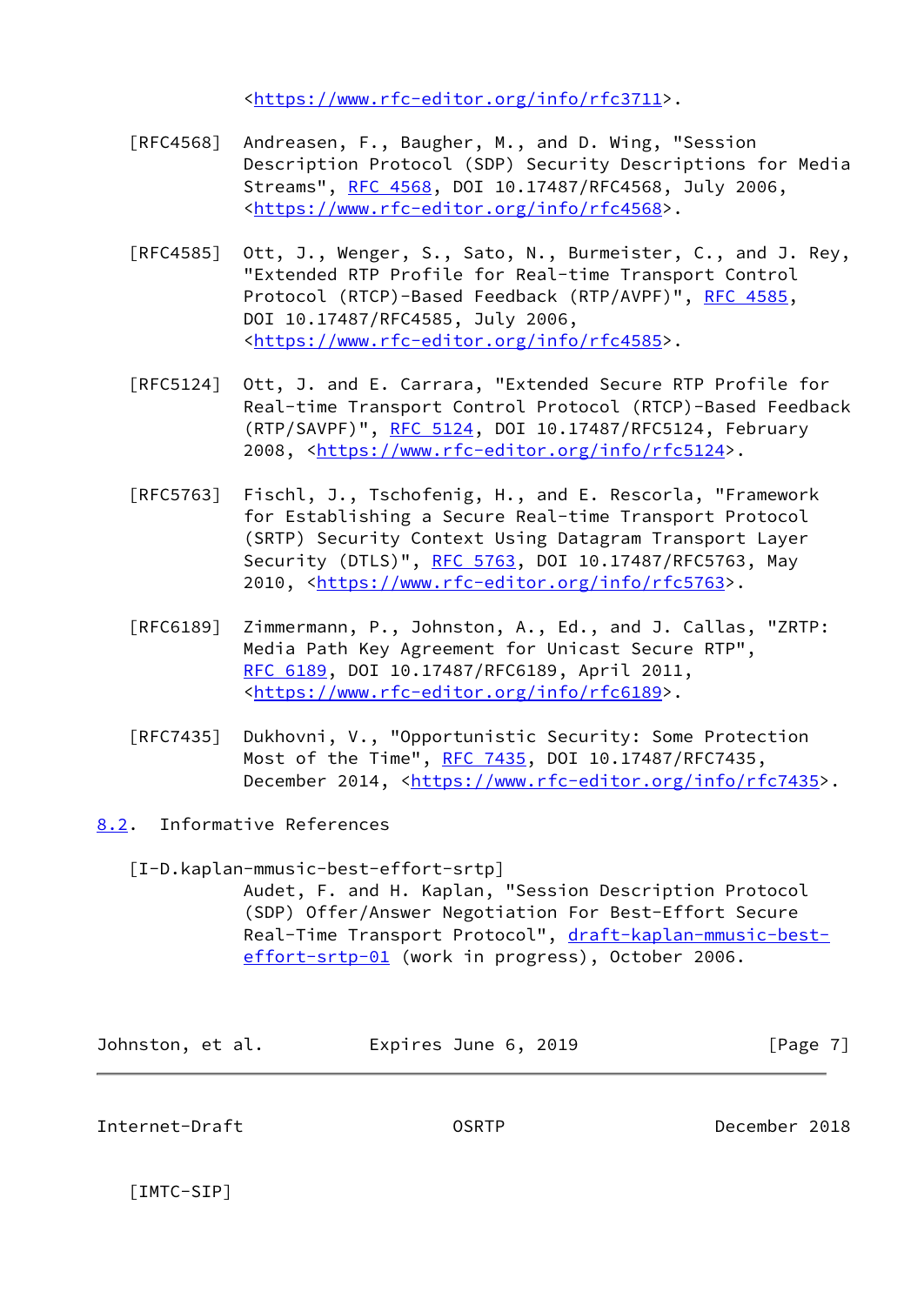"Best Practices for SIP Security", IMTC SIP Parity Group<http://www.imtc.org/uc/sip-parity-activity-group/>, 2011, [<http://www.imtc.org](http://www.imtc.org)>.

- [RFC5939] Andreasen, F., "Session Description Protocol (SDP) Capability Negotiation", [RFC 5939,](https://datatracker.ietf.org/doc/pdf/rfc5939) DOI 10.17487/RFC5939, September 2010, <[https://www.rfc-editor.org/info/rfc5939>](https://www.rfc-editor.org/info/rfc5939).
- [RFC6337] Okumura, S., Sawada, T., and P. Kyzivat, "Session Initiation Protocol (SIP) Usage of the Offer/Answer Model", [RFC 6337,](https://datatracker.ietf.org/doc/pdf/rfc6337) DOI 10.17487/RFC6337, August 2011, <[https://www.rfc-editor.org/info/rfc6337>](https://www.rfc-editor.org/info/rfc6337).
- [RFC6982] Sheffer, Y. and A. Farrel, "Improving Awareness of Running Code: The Implementation Status Section", [RFC 6982](https://datatracker.ietf.org/doc/pdf/rfc6982), DOI 10.17487/RFC6982, July 2013, <[https://www.rfc-editor.org/info/rfc6982>](https://www.rfc-editor.org/info/rfc6982).

## <span id="page-8-0"></span>[SIPCONNECT]

 "SIP-PBX / Service Provider Interoperability SIPconnect 2.0 - Technical Recommendation", SIP Forum [http://www.sipf](http://www.sipforum.org/component/option) [orum.org/component/option,](http://www.sipforum.org/component/option)com\_docman/task,doc\_download/ gid,838/Itemid,261/, 2017, <<http://www.sipforum.org>>.

### Authors' Addresses

 Alan Johnston Villanova University Villanova, PA USA

Email: alan.b.johnston@gmail.com

 Bernard Aboba Microsoft One Microsoft Way Redmond, WA 98052 USA

Email: bernard.aboba@gmail.com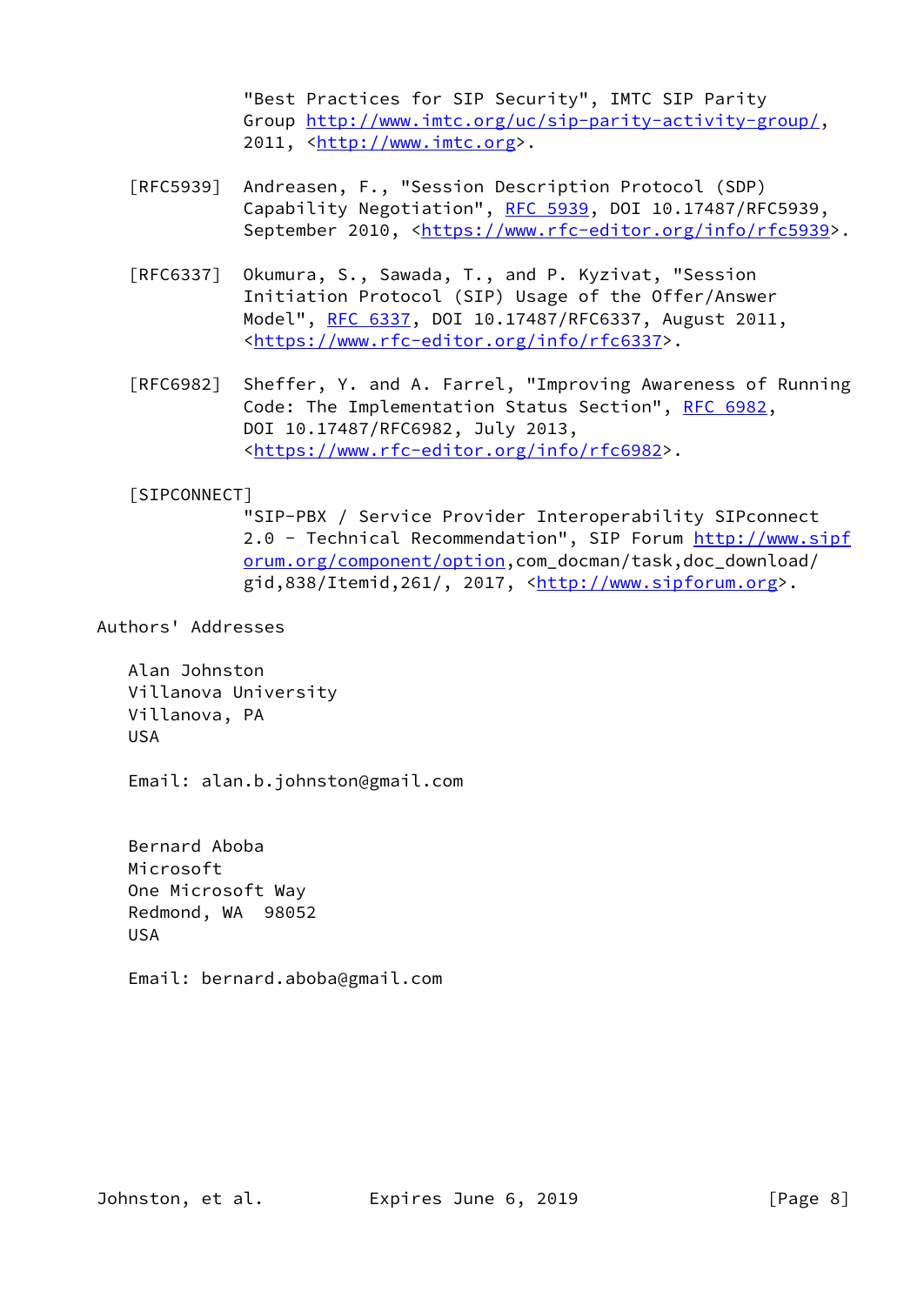Internet-Draft OSRTP December 2018

 Andrew Hutton Atos Mid City Place London WC1V 6EA UK

Email: andrew.hutton@atos.net

 Roland Jesske Deutsche Telekom Heinrich-Hertz-Strasse 3-7 Darmstadt 64295 Germany

Email: R.Jesske@telekom.de

 Thomas Stach Unaffiliated

Email: thomass.stach@gmail.com